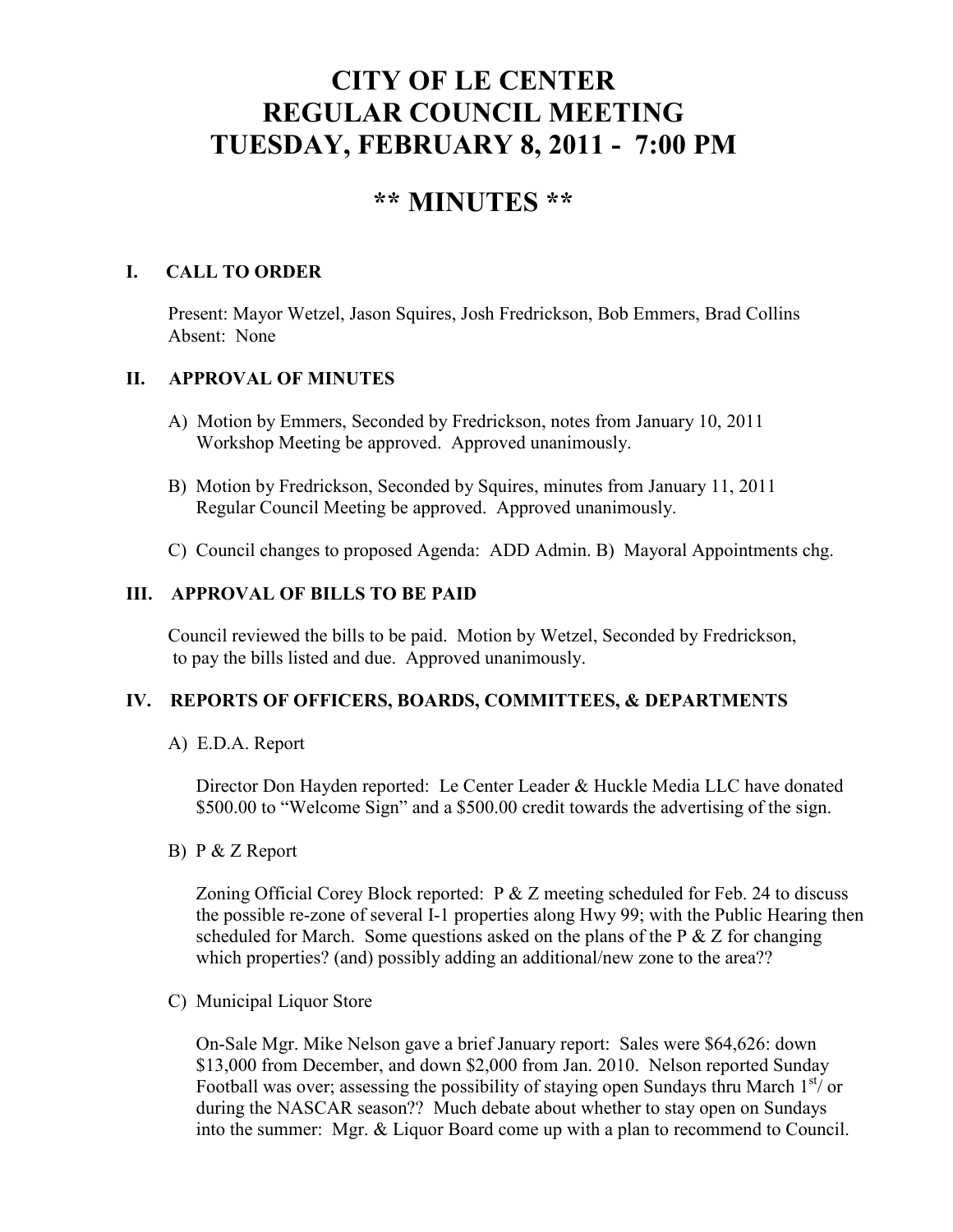D) Police Department

Police Chief Pfarr reported on the police activities for month of January: 116 calls/ 2,814 miles patrolled. Busy snow month with calls up 27% from last January.

E) Water, Sewer, Streets, Parks

Public Works Superintendent Curt Roemhildt gave his December monthly report:

- 1) Analysis of last 10 years of contract snow hauling; and the huge increase for the 2010 year.
- Wastewater- Renewal of WWTP permit: Now we must chlorinate our effluent water under this permit. Later (May, 2014) we must de-chlorinate our effluent water under new permit. Bolton & Menk will engineer it.
- F) Bolton & Menk Engineering (Joel Hawbaker, Engineer)
	- 1) 2010-11 USDA Project- Project as amended: Lexington Avenue in it's entirety; and including Bowler Street and all streets north of Bowler Street.
	- 2) 2010 Minnesota Street Project- No report.

#### **V. PUBLIC FORUM**

 Ken Russell of 322 North Lexington Avenue was present because he had been sent two City zoning ordinance violation notices for parking in his front yard, not on the designated driveway. With only a single stall driveway, he questioned whether the true intent of the ordinance was being enforced? He stated it: "caused no sight-ability problems, no snow plowing problems, no sidewalk problems, and was not in the City R.O.W." Since he had no other place to park the vehicle, he asked could the city suspend the rule until April??

 After much discussion on the matter; the Council realized the vehicle was being stored in his front yard, and not being actively moved out each day, and allowed Mr. Russell 10 days to remove the vehicle and find a different place to park it.

#### **VI. OLD BUSINESS**

- A) Administrator Collins presented the proposed contract with Kind Vet for animal boarding. He and Chief Pfarr were still trying to negotiate a lower per month fee. Motion by Fredrickson, Seconded by Squires, to accept the contract as written pending the same (\$350) or lower negotiated fee per month. Approved unanimously.
- B) Collins gave a brief update on removing the dumpsters from city parking lot. See letter from Le Center Floral. Dumpsters will be moved closer to the businesses and wood fence will be taken down as weather permits.